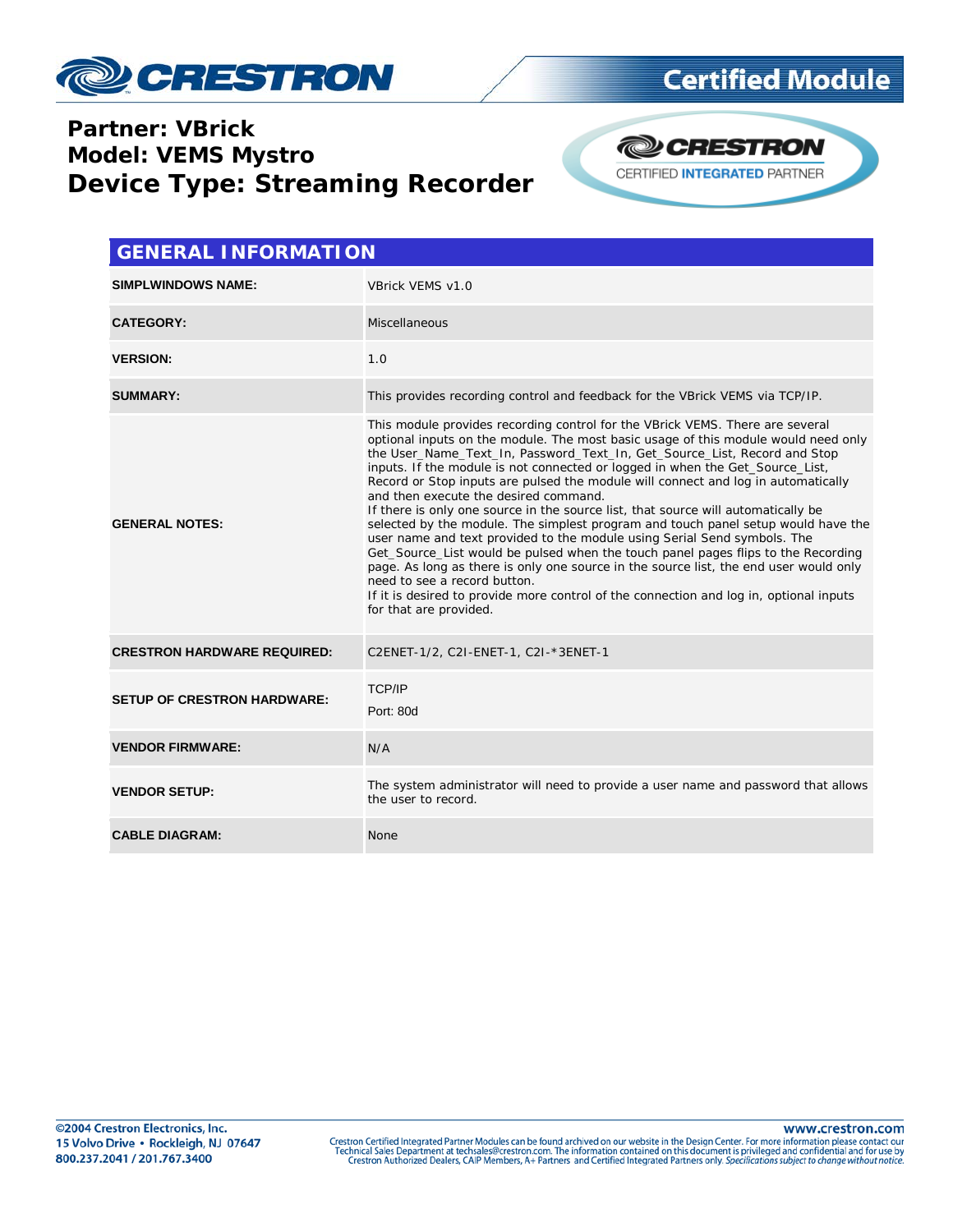

### **Partner: VBrick Model: VEMS Mystro Device Type: Streaming Recorder**



| <b>CONTROL:</b>    |   |                                                                                                                                                                                                                                                  |
|--------------------|---|--------------------------------------------------------------------------------------------------------------------------------------------------------------------------------------------------------------------------------------------------|
| [Connect]          | D | Optional signal that will cause the direct TCP/IP socket to connect to the<br>VBrick when pulsed. This is handled automatically inside the module and<br>therefore the use of this input is not required.                                        |
| [Disconnect]       | D | Optional signal that will cause the direct TCP/IP socket to disconnect to the<br>VBrick when pulsed. This is handled automatically inside the module and<br>therefore the use of this input is not required.                                     |
| <b>Reconnect</b>   | D | Hold high to cause the direct TCP/IP socket to reconnect when the<br>connection is broken. Default is 0 since the module already handles the<br>connection automatically.                                                                        |
| $[Log-In]$         | D | Optional signal that will cause the module to log into the VBrick VEMS. This<br>is handled automatically inside the module and therefore the use of this input<br>is not required.                                                               |
| [Log_Out]          | D | Optional signal that will cause the module to log out of the VBrick VEMS. This<br>is handled automatically inside the module and therefore the use of this input<br>is not required.                                                             |
| User_Name_Text_In  | S | Serial signal for the user name to be used when logging into the VBrick<br><b>VEMS, REQUIRED</b>                                                                                                                                                 |
| Password_Text_In   | S | Serial signal for the password to be used when logging into the VBrick VEMS.<br><b>REQUIRED</b>                                                                                                                                                  |
| Get_Source_List    | D | Pulse to request the list of available sources from the VBrick VEMS. The list<br>of sources must be requested in order to be able to record anything. IF<br>THERE IS ONLY ONE SOURCE IN THE LIST, THAT SOURCE WILL BE<br>SELECTED AUTOMATICALLY. |
| Source_List_*_Page | D | Pulse to navigate through the list of sources.                                                                                                                                                                                                   |
| Select_Source_<18> | D | Pulse to select the desired source. IF THERE IS ONLY ONE SOURCE IN<br>THE LIST, THAT SOURCE WILL BE SELECTED AUTOMATICALLY.                                                                                                                      |
| Record             | D | Pulse to start recording the selected source. A source MUST be selected to<br>be able to start a recording.                                                                                                                                      |
| <b>Stop</b>        | D | Pulse to stop the current recording.                                                                                                                                                                                                             |

www.crestron.com

Crestron Certified Integrated Partner Modules can be found archived on our website in the Design Center. For more information please contact our<br>Technical Sales Department at techsales@crestron.com. The information contain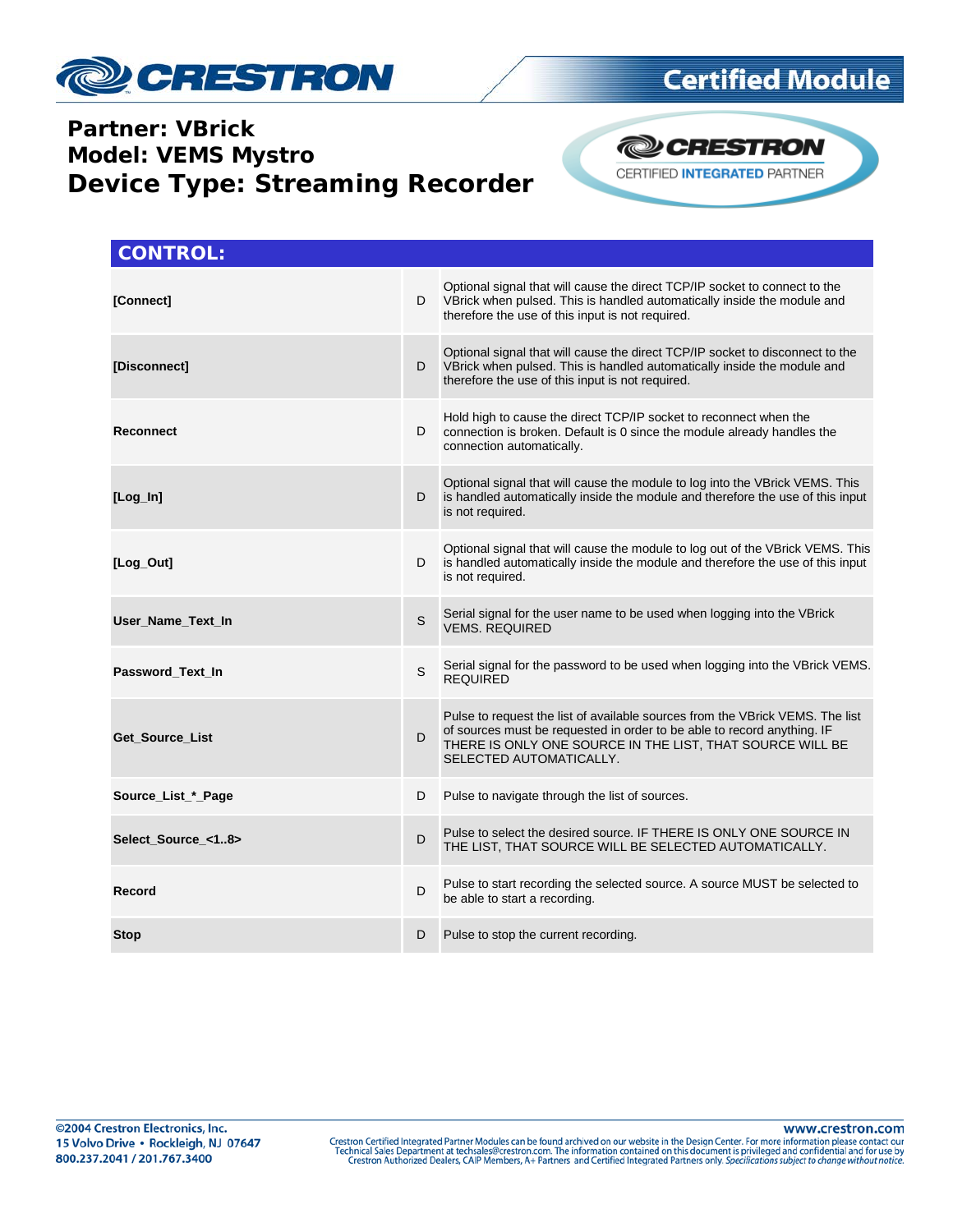

### **Partner: VBrick Model: VEMS Mystro Device Type: Streaming Recorder**



| <b>IPARAMETERS:</b>                 |   |                                                                                                                |
|-------------------------------------|---|----------------------------------------------------------------------------------------------------------------|
| <b>Port Number</b>                  | P | Enter the port number for connection to the VBrick. Default is 80d.                                            |
| <b>VBrick VEMS IP Address</b>       | P | Enter the IP address of the VBrick VEMS.                                                                       |
| <b>Crestron Procesor IP Address</b> | P | Enter the IP address of the Crestron Processor.                                                                |
| <b>Poll Timer Timer</b>             | P | Select the desired polling frequency from the dropdown list. Options are 15 seconds, 30 seconds or 60 seconds. |

| <b>FEEDBACK:</b>                    |                |                                                                                                                                                                                                         |
|-------------------------------------|----------------|---------------------------------------------------------------------------------------------------------------------------------------------------------------------------------------------------------|
| [Connected]                         | D              | Optional digital signal that will be high to indicate that the direct TCP/IP<br>client is connected to the VBrick.                                                                                      |
| [Connection Status Value]           | $\overline{A}$ | Optional analog signal indicating the current connection status value.                                                                                                                                  |
| [Connection_Status_Text]            | S              | Optional serial signal indicating the current connection status.                                                                                                                                        |
| [Logged_In]                         | D              | Optional digital signal that will be high to indicate that the module is<br>logged into the VBrick VEMS.                                                                                                |
| <b>No Sources Found</b>             | D              | Digital signal that will be high to indicate that the Get_Source_List request<br>returned no available sources.                                                                                         |
| Source_List_Source_<18>_Is_Selected | D              | Digital signals that will be high to indicate the currently selected source.                                                                                                                            |
| Source_List_Source_<18>_Text        | S              | Serial signals indicating the source names.                                                                                                                                                             |
| <b>Recording Is Active</b>          | D              | Digital signal indicating that the recording is active.                                                                                                                                                 |
| Show_Recording_Status_Subpage       | D              | Digital signal that can be used to show a subpage on a touch panel with<br>the recording status information. This will remain high for 60 seconds<br>after the Recording Is Active signal has gone low. |
| <b>Recording Status Text</b>        | S              | Serial signal indicating the current recording status.                                                                                                                                                  |
| <b>Recording Title Text</b>         | S              | Serial signal indicating the currently recording file's title.                                                                                                                                          |
| [Error_Description_Text]            | S              | Serial signal indicating the description of the current error if any.                                                                                                                                   |
| [Error_Number_Text]                 | S              | Serial signal indicating the error number of the current error if any.                                                                                                                                  |

www.crestron.com

Crestron Certified Integrated Partner Modules can be found archived on our website in the Design Center. For more information please contact our<br>Technical Sales Department at techsales@crestron.com. The information contain